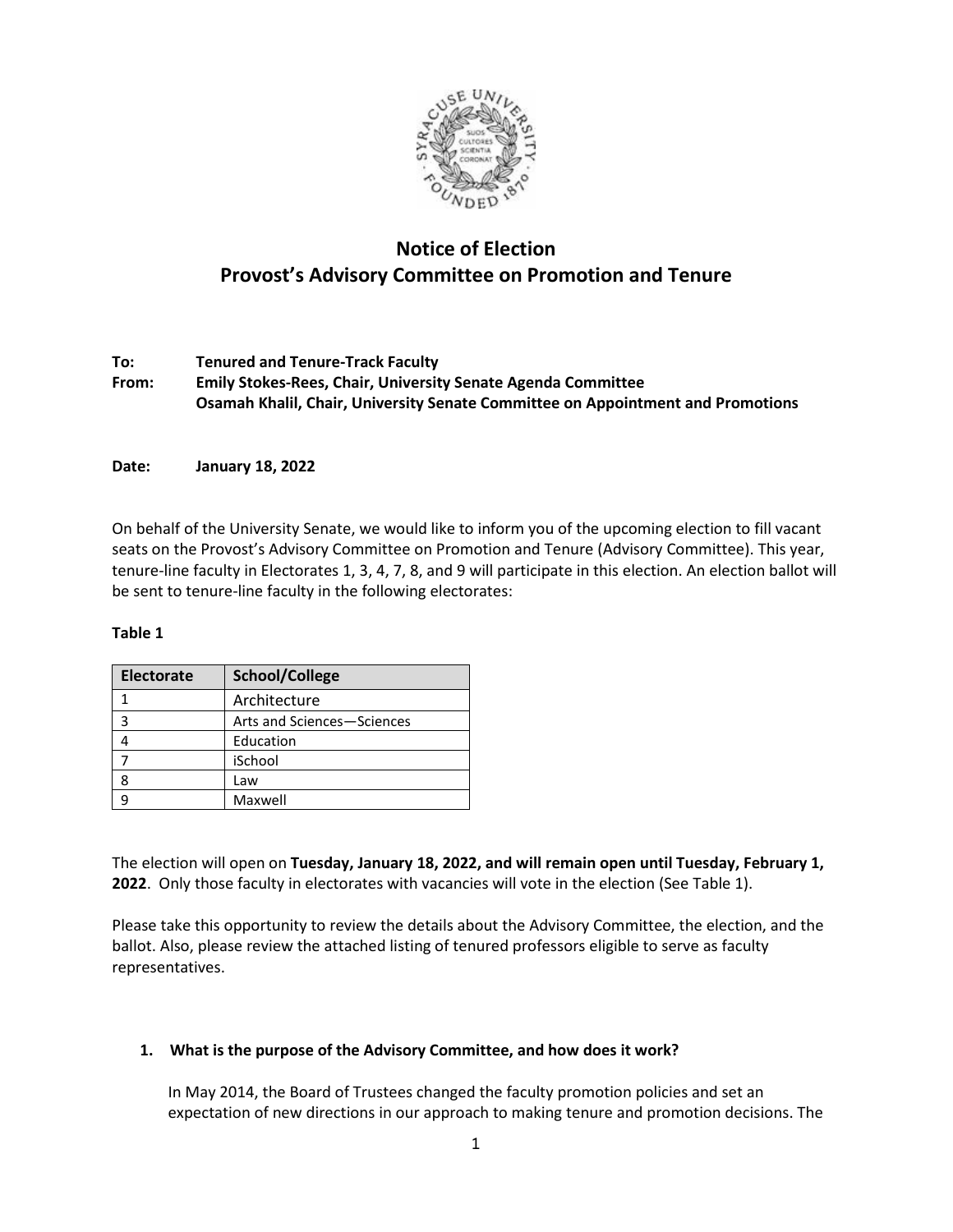most important element of the new policy was to make the promotion process consistent with the tenure process, with equivalent paths from the schools and colleges through the Provost and to the Chancellor and the Boardof Trustees. To assist in implementing this new direction, the Advisory Committee, a University-level review and advisory committee, was established.

The Advisory Committee is composed of full professors who assist the Provost in promoting the highest academic standards across the University. The Advisory Committee's advice is intended to balance comparable excellence across the schools and colleges with the need to support the specific excellence of each.

The Advisory Committee will read all candidate files designated by the Office of Academic Affairs to contain substantive disagreements between any layers of recommendation and those files that have the strong possibility of a negative determination. The Advisory Committee members will engage in timely consultation with the Provost and offer an advisory vote but will not issue a formal report or consider appeals.

As needed, the Associate Provost for Faculty Affairs will convene seven members from the pool of twelve elected Advisory Committee members to review individual cases. Those seven members will be selected based on disciplinary closeness with that of the faculty member whose case is under review but will not be a person who has had any prior role in the tenure or promotion review or recommendation relating to that particular case within a department, school or college.

The Advisory Committee is chaired by the Provost and includes the Vice President for Research (or another full professor designee of the Provost) and the Associate Provost for Faculty Affairs, the latter of whom serves as convener of the Advisory Committee.

# **2. What is the composition of the electorates?**

The Advisory Committee now has a different composition than when it was first convened in academic year 2015-2016. In academic year 2017-2018, following a review of the Advisory Committee's first two years, and in the spirit of ensuring greater disciplinary diversity and representation on the Advisory Committee, the electorates were reconfigured. With that change, each of the schools and colleges<sup>1</sup> now elects a representative who will be eligible to be called upon by the Provost to review individual cases. Each representative will serve for a period of two years.

Any Advisory Committee member serving out the remainder of a previously serving Advisory Committee member will continue to represent their respective school or college electorate until the original term is concluded. Electorates with a vacancy will receive a ballot to cast a vote.

# **3. Who is eligible to vote in the election for representatives to the Advisory Committee?**

All tenured and tenure-track Syracuse University faculty members are eligible to vote for Advisory Committee representatives within their electorate.

<span id="page-1-0"></span><sup>1</sup> Faculty in the College of Arts and Sciences comprise two electorates—one in the humanities and one in the sciences.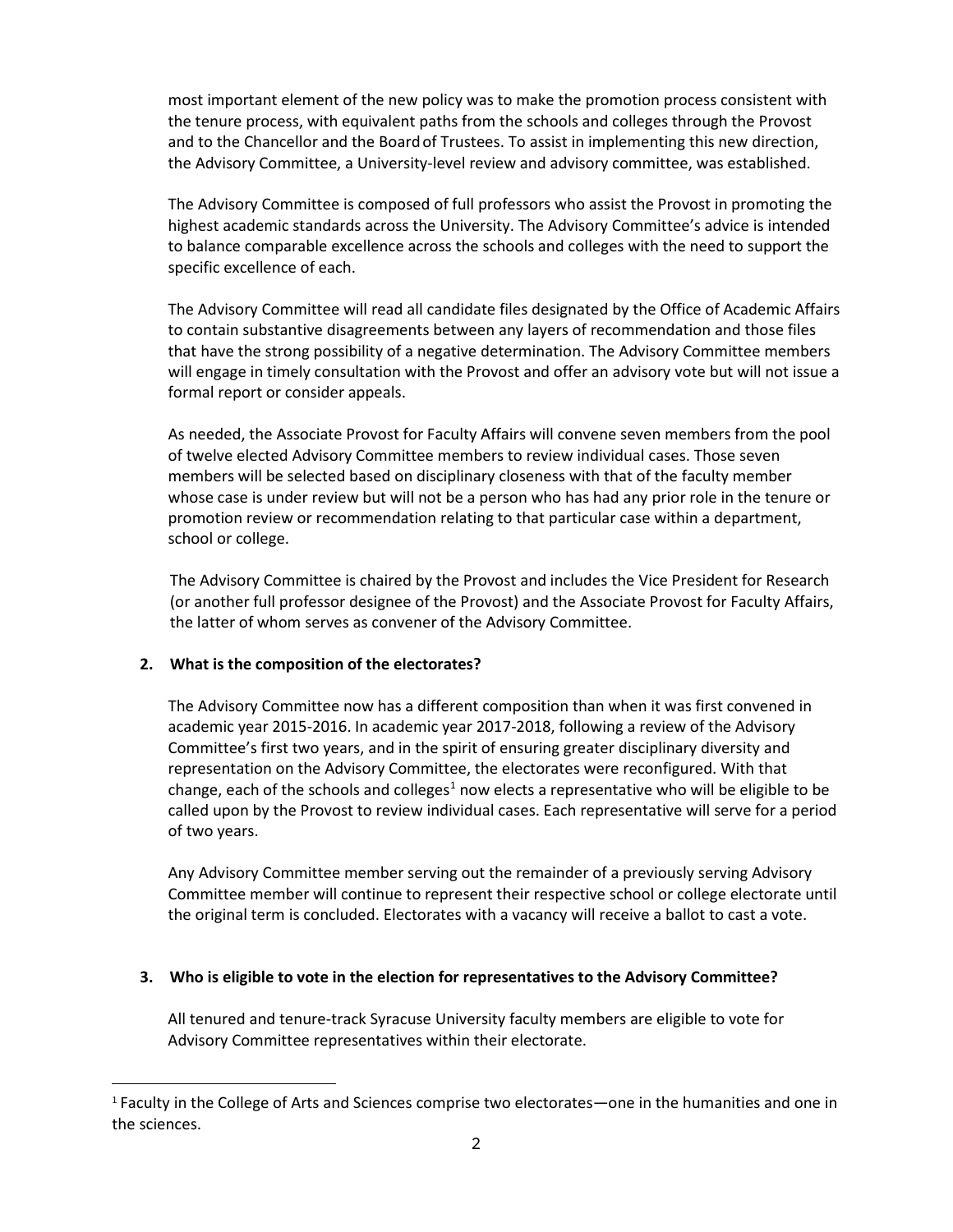#### **4. Who is eligible to serve on the Advisory Committee?**

Tenured full professors are eligible to serve on the Advisory Committee, as members must be eligible within their respective school or college to vote on all promotion and tenure cases, including those cases for promotion to full professor. In cases where a faculty member serves on a school or college committee, that faculty member must recuse themselves from the deliberations of the Advisory Committee in cases in which they have had a prior role. While all members of the Advisory Committee must be tenured full professors, there is no requirement of prior or current service on a school or college promotion and tenure committee. Advisory Committee members will not be eligible to serve two consecutive terms. Additionally, faculty in administrative roles may not be eligible to serve on the ballot, depending on their promotion and tenure responsibilities such as deans, senior associate deans, vice deans, associate provosts, vice presidents, the Provost and the Chancellor.

# **5. Who served in the 2020-2021 academic year?**

| <b>Electorate</b> | School/College                                         | Representative            | <b>Term Ends</b> |
|-------------------|--------------------------------------------------------|---------------------------|------------------|
| $\mathbf{1}$      | Architecture                                           | Francisco Sanin           | May 2021         |
| $\overline{2}$    | Arts and Sciences-Humanities                           | Kenneth Baynes            | May 2022         |
| 3                 | Arts and Sciences-Sciences                             | <b>Scott Pitnick</b>      | May 2021         |
| 4                 | Education                                              | Marcelle Haddix           | May 2021         |
| 5                 | Engineering                                            | Can Isik*                 | May 2022         |
| 6                 | Falk                                                   | Nancy Mudrick*            | May 2022         |
| 7                 | iSchool                                                | Ping Zhang                | May 2021         |
| 8                 | Law                                                    | Christian Day             | May 2021         |
| 9                 | Maxwell                                                | <b>William Horrace</b>    | May 2021         |
| 10                | Newhouse                                               | Melissa Chessher*         | May 2022         |
| 11                | Whitman                                                | Maria Minniti*            | May 2022         |
| 12                | <b>Visual and Performing Arts</b>                      | Sarah McCoubrey           | May 2022         |
|                   | Interim Vice Chancellor and                            | John Liu, Chair           | --               |
|                   | Provost                                                |                           |                  |
|                   | Interim Vice President for                             | Ramesh Raina              |                  |
|                   | Research                                               |                           |                  |
|                   | <b>Associate Provost for Faculty</b><br><b>Affairs</b> | LaVonda N. Reed, Convener |                  |

#### **Table 2**

\* Electorates were randomly selected, and the representatives agreed to extend their term by one year (see Item #7).

# **6. Who served in the 2019-2020 academic year?**

#### **Table 3**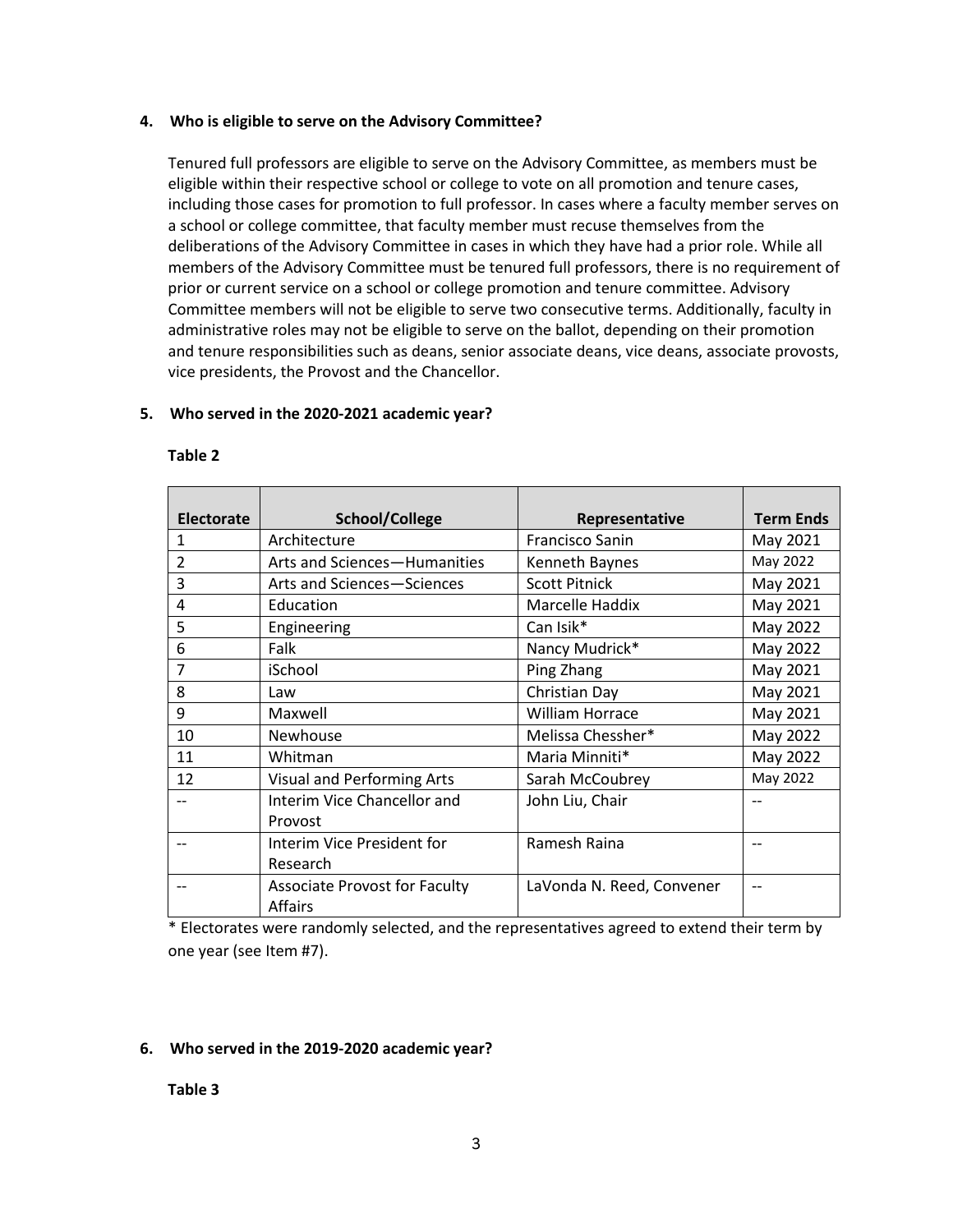| <b>Electorate</b> | School/College                       | Representative            | <b>Term Ends</b> |
|-------------------|--------------------------------------|---------------------------|------------------|
| 1                 | Architecture                         | Francisco Sanin           | May 2021         |
| $\overline{2}$    | Arts and Sciences-Humanities         | Silvio Torres-Saillant**  | May 2020         |
| 3                 | Arts and Sciences-Sciences           | <b>Scott Pitnick</b>      | May 2021         |
| 4                 | Education                            | Marcelle Haddix           | May 2021         |
| 5                 | Engineering                          | Can Isik                  | May 2021         |
| 6                 | Falk                                 | Nancy Mudrick             | May 2021         |
| 7                 | iSchool                              | Ping Zhang                | May 2021         |
| 8                 | Law                                  | Christian Day             | May 2021         |
| 9                 | Maxwell                              | <b>William Horrace</b>    | May 2021         |
| 10                | <b>Newhouse</b>                      | Melissa Chessher          | May 2021         |
| 11                | Whitman                              | Maria Minniti             | May 2021         |
| 12                | <b>Visual and Performing Arts</b>    | Elisa Dekaney             | May 2020         |
|                   | Interim Vice Chancellor and          | John Liu, Chair           |                  |
|                   | Provost                              |                           |                  |
|                   | Interim Vice President for           | Ramesh Raina              | $-$              |
|                   | Research                             |                           |                  |
|                   | <b>Associate Provost for Faculty</b> | LaVonda N. Reed, Convener | --               |
|                   | <b>Affairs</b>                       |                           |                  |

\*\* Representative served out the remaining year of the two-year term of previous representative.

#### **7. Why am I, or am I not, voting again?**

Only those faculty in electorates with vacancies will vote in the election (See Table 1).

Additionally, in 2019-2020, ten of twelve representatives to the committee were in their first year of service. Without modification, the same would be true for 2021-2022. Thus, to ensure that at least half of the committee are not new members, there is a temporary change to the terms for Electorates 5, 6, 10, and 11 for 2021-2022.

To re-set the balance of years of service, some faculty elected to two-year terms in the 2019- 2020 academic year agreed to extend their service for one additional year at the request of the Appointment and Promotions Committee of the University Senate. The representatives who extended their service came from Electorates 5, 6, 10, and 11, which were chosen at random.

The extension of terms for these representatives rebalances the length of experience of those serving on the committee such that half of the committee representatives will be in their first year and half will be in their second year of service, beginning with the 2022-2023 academic year.

#### **8. What is the process for voting?**

The University Senate Committee on Appointment and Promotions and the Senate Agenda Committee will administer the election for the Advisory Committee. All eligible faculty members will receive a ballot via email containing a link to an electronic ballot. All tenured and tenuretrack faculty have been assigned to an electorate and will vote for **three** representatives from